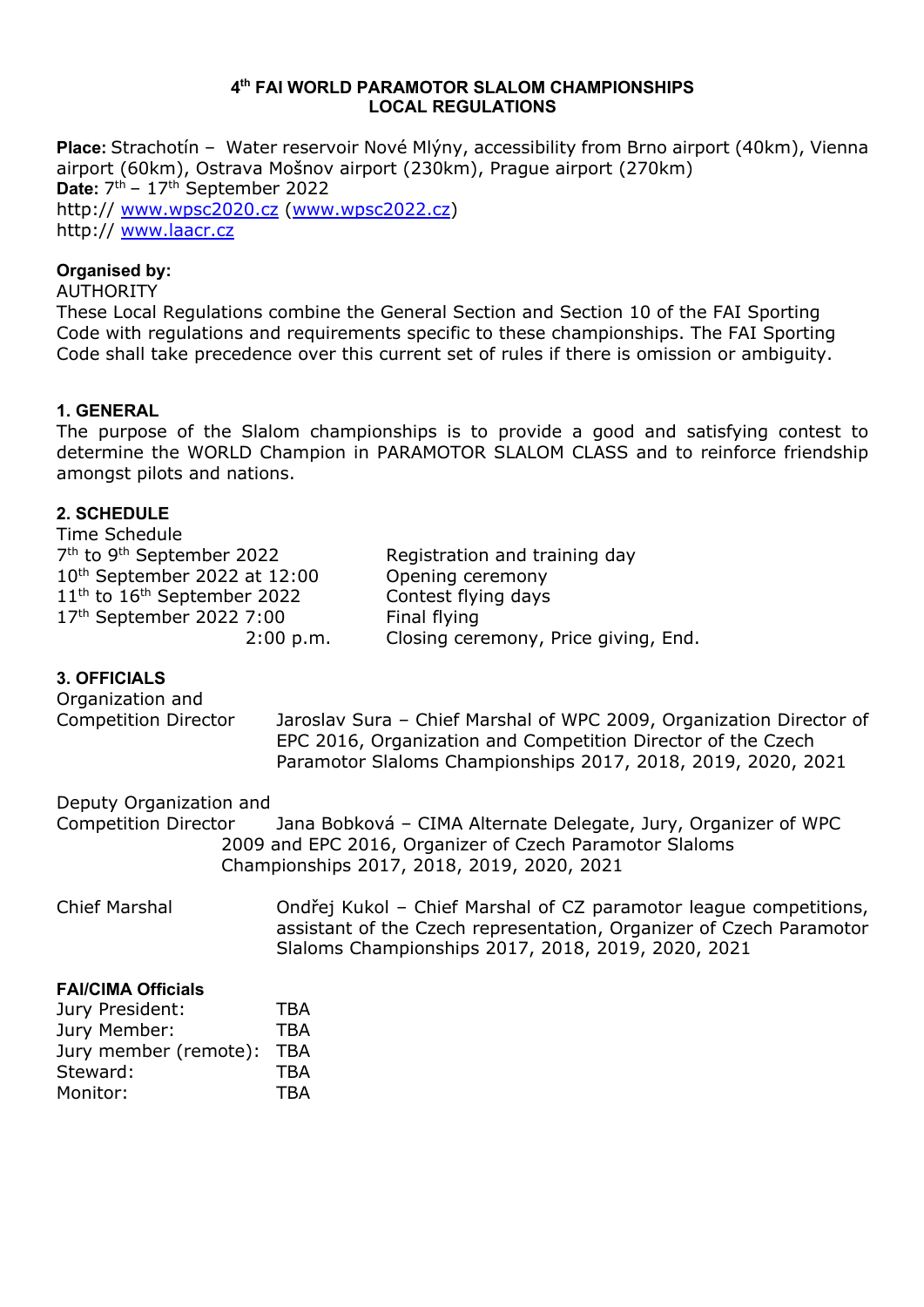## **4. CHAMPIONSHIP CLASSES**

The Championships may be held in the following classes:

PF1 m, PF1 f, PL1.

Each class is a championship in its own right and as far as possible interference of one class by another shall be avoided.

The PF1 m and PF1 f classes are mixed and scored together as one, with medals being awarded to the 3 top pilots of each class.

However, for the Nation's scoring, the top PF1 f pilot will get 1 point for her nation, the second PF1 f pilot will get 2 points... and nations without female pilots will get the maximum score  $+1$ point. Nation's scoring will be made during the qualification phase before the CUT.

# **5. ENTRY**

The FAI World Paramotor Slalom Championships is open to all Active Member and Associate Member cntries of FAI who may enter:

**5** pilots in class PF1 m (foot launch, male)

**2** pilots in class PF1 f (foot launch, female)

**3** pilots in class PL1 (trike)

A national team is composed of a max of 10 pilots (+ 1 TL)

The entry fee is:

- Entries must be made on the official Entry Form.

- **500 €** for pilot in each class pilot officially resistered within **31st July 2022**
- **550 €** for pilot in each class pilot officially resistered from **1st August 2022**
- Team leader: 300 **€**
- Assistant, Mechanic, Guest: 150 **€**

The entry fees are to be paid by bank transfer to the following account: Bank: FIO Banka Praha 5 Name of account: LAA CR

| Swift:               | <b>FIOBCZPPXXX</b>                                |
|----------------------|---------------------------------------------------|
| Account number:      | 2500645656/2010                                   |
| Address of the bank: | Stefánikova 75/48, 150 00 Praha 5, Czech Republic |

The entry fee includes:

- Security guard in the central tent on the airfield
- Water rescue and professional divers
- Free use of the airfield and free entry to all official events
- Access to the Opening and closing ceremonies

## **6. INSURANCE.**

Each pilot must hold a valid third party insurance of at least 750 000 SDR.

Organisers strongly recommend to find an insurance coverage at home. Personal accident insurance for team members and insurance against damage to paramotor are highly recommended. Documentary proof of third party insurance as specified on the Entry Form must be presented to the Organisers at Registration.

## **7. LANGUAGE**

The official language of the Championships is English.

## **8. MEDALS AND PRIZES**

FAI medals will be awarded to: Pilots placed first, second and third in each class. Nations placed first, second and third

## **9. CLASS VALIDITY**

For a championship to be valid there must be competitors from no less than 4 countries in a class, ready to fly the first round, and must start a minimum of 1 task.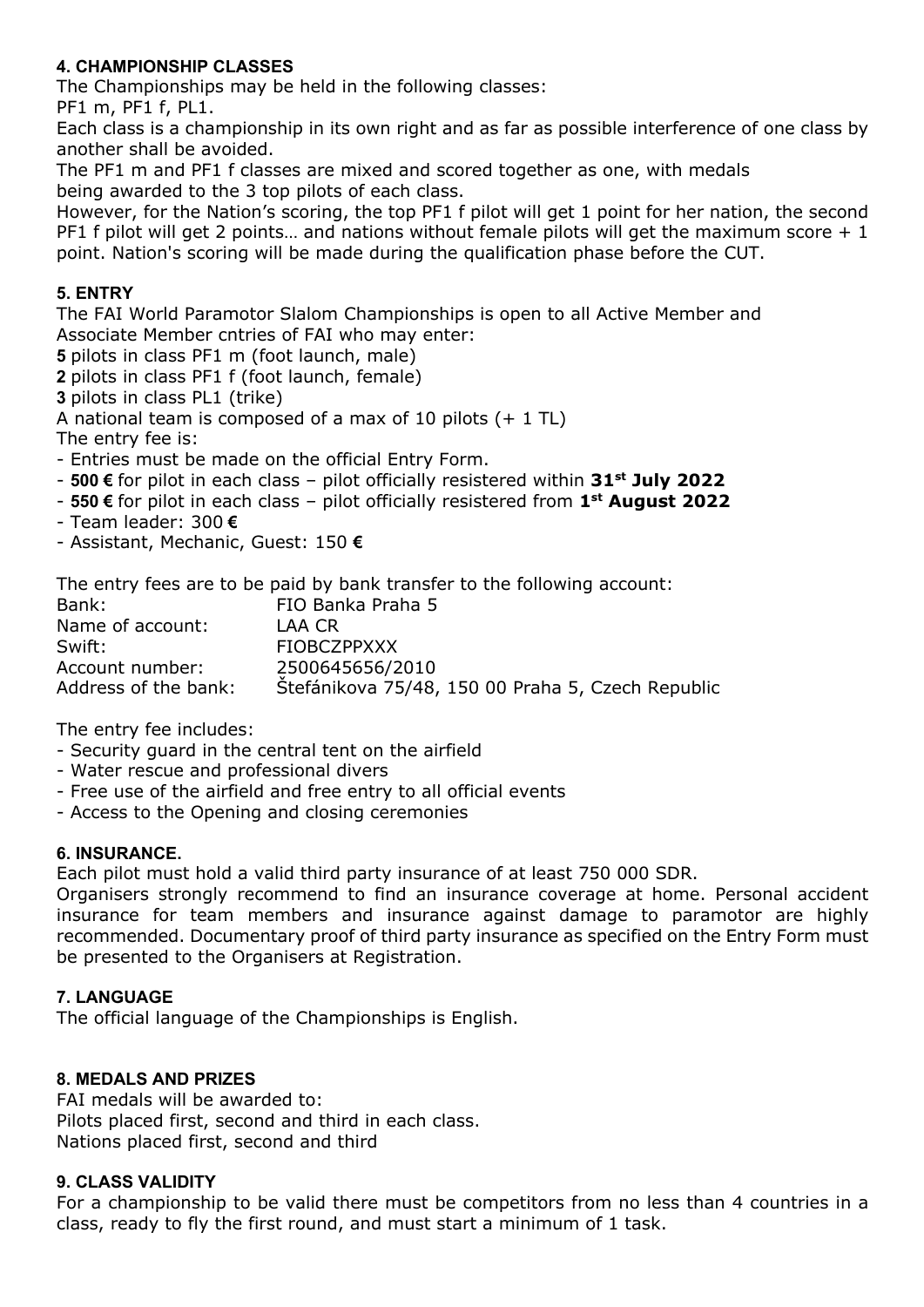## **10. CHAMPIONSHIP VALIDITY**

The title of Champion in any class shall be awarded only if there have been at least 3 tasks.

# **11. GENERAL COMPETITION RULES**

# **11.1. REGISTRATION**

On arrival the Team Leader and members shall report to the Registration Office to have their documents checked and to receive supplementary regulations and information.

The following documents are required:

- Pilot Licence and qualifications.
- Evidence of competitor's nationality or residency.
- Valid FAI Sporting Licence for pilot.
- Paramotor Certificate of Airworthiness or Permit to Fly.
- Evidence of conformity to class rules.
- Certificate of third party Insurance.
- Receipt for payment of entry fees.

The Registration Office will be opened as indicated on the information board.

Registration forms may be inspected by Team Leaders on request prior to the start of competition flying.

- If there will be needed the test for COVID 19 (with respect to Decree of the Government, which may be effective during WPSC event), the participants shall submit negative COVID 19 test result at the registration according to the actual situation at the time of WPSC.

- Each pilot may submit the documents for the reserve canopy and reserve engine during the registration, which may be used in case of falling into the water upon the approval of the Competition Director.

## **11.2. PILOT QUALIFICATION**

A competing pilot shall be of sufficient standard to meet the demands of an international competition and hold a valid pilot licence or equivalent certificate.

#### **NACS are fully responsible to check the proficiency of pilots who enter a Slalom paramotor competition.**

Every pilot must hold an FAI Sporting Licence issued by his own NAC.

Pilots must be **16** years old on the first day of the competition.

## **11.3. PARAMOTOR AND ASSOCIATED EQUIPMENT**

- Paramotor and competitiors equipment must be suitable for the event.

- Each paramotor must possess a valid Certificate of Airworthiness or Permit to fly not excluding competition flying. This document must be issued in or accepted by the country of origin of the paramotor or the country entering it or the country of the organisers. The paramotor must comply with the FAI definition of a Microlight or Paramotor at all times.

- Two complete equipments (2 engines and 2 canopies) are allowed for the entire competition see the conditions in the item 11.1

- In order to reduce the buoyancy of the fuel tank that may force a pilot's head underwater, it is highly recommended to have a 5 litre tank or to fly with a full tank.

- A buoyancy device is mandatory. It is recommended that the buoyancy device should be fitted to the paramotor rather than worn by the pilot.

- Each pilot is responsible for his own equipment.

# **- PROHIBITED PARAGLIDER MODIFICATION**

Pilot/crew is expected to fly on a paraglider originally designed by the manufacturer.

Any self-modifications to the following paraglider elements:

- canopy shape, and dimension
- lines configuration, and dimension

- riser, and riser accessories configuration, and dimension

is prohibited and will be the subject to pilot/crew disqualification

The Competition Director may ground equipment if, in his view, the Certificate of Airworthiness or Permit to Fly is invalidated or dangerous.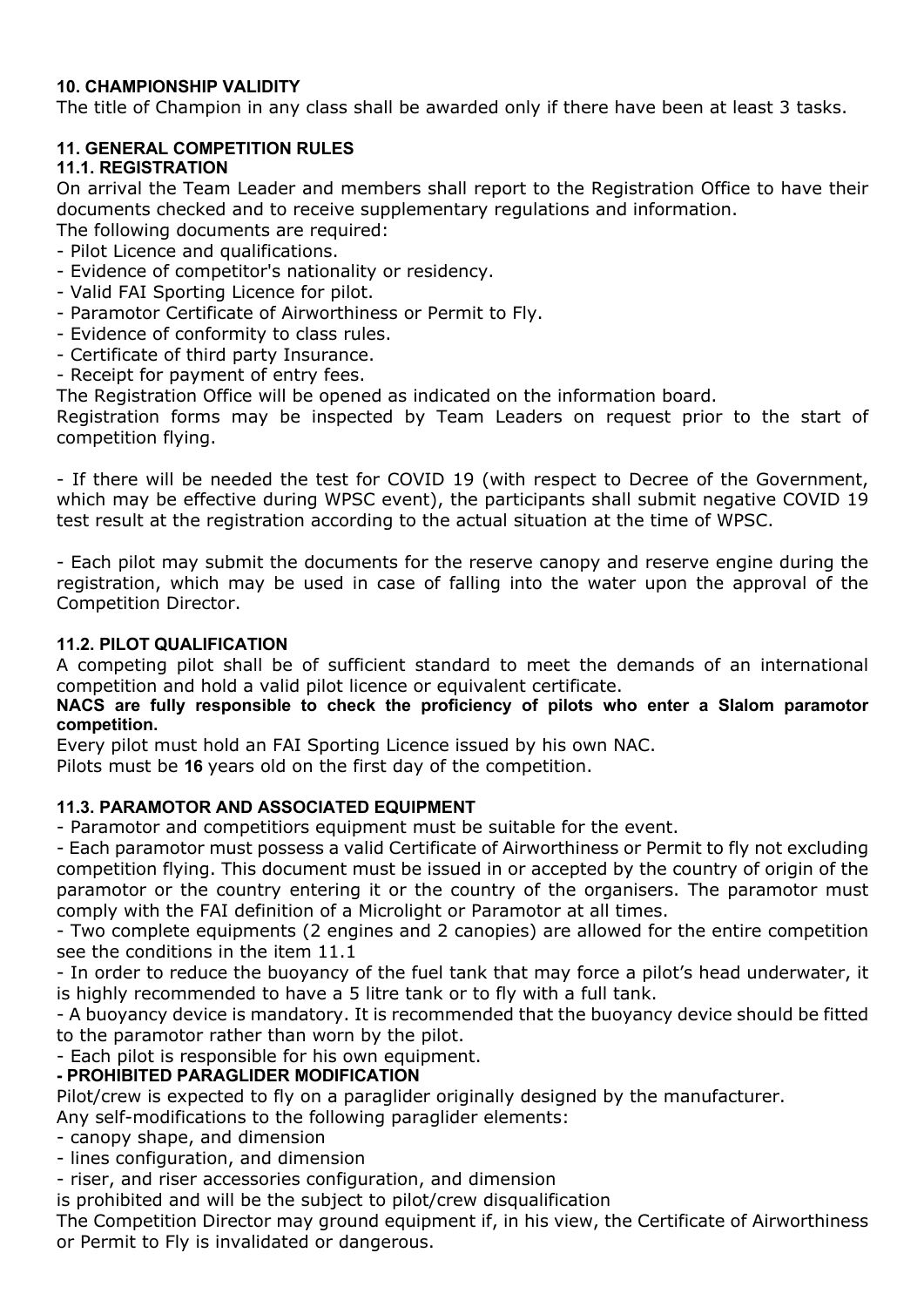## **11.4. TEAM LEADER RESPONSIBILITIES**

The Team Leader is the liaison between the organisers and his team. He is responsible for the proper conduct of his team members, for ensuring that they do not fly ill or suffering from any disability which might endanger the safety of others and that they have read and understand the rules. The Team Leader is responsible to register all members of his team.

# **11.5. STATUS OF RULES AND REGULATIONS**

Once the flying competition starts, no rules or regulations may be changed. Competitors may not be substituted, nor changed to another class.

## **11.6. COMPLAINTS**

In case of any issues, team leader is obliged to make a written complaint to the Director. Complaints can be made not later than 6 hours after the Provisional Score sheet publishing. Complain against final results can be made max. 2 hours afterwards the official results publishing.

A complaint that could affect a round result must be submitted and answered in written way. All complaints and their responses must be published via communication channel, which will be determined at the first briefing

# **11.7. PROTESTS**

If the competitor is dissatisfied with the decision about its complaint, the Team Leader may make a written protest to the Competition Director and accompanied by the protest fee of 50€. The fee is returnable if the protest is upheld or withdrawn before the start of the proceedings.

# **12. FLYING AND SAFETY REGULATIONS**

# **12.1. BRIEFING**

Briefings will be held only for Team Leaders on each flying day. The time and place for briefing meetings and any postponements will be prominently communicated via the official communication channel.

All briefings will be in English and may be recorded in notes, by tape recorder or video. Procedures for flight preparation, takeoff, flying the slalom tasks, landing and scoring together with any penalties will be specified in each task description.

Flight safety requirements given at briefing carry the status of regulations.

## **12.2. COMPLIANCE WITH THE LAW**

Each competitor is required to conform to the laws and to the rules of the air of the country in which the championships are held.

## **12.3. DAMAGE TO A COMPETING PARAMOTOR**

Any damage shall be reported to the Competition Director without any delay and the paramotor may then be repaired. Any part may be replaced only with Competition Directors approval.

## **12.4. TEST AND OTHER FLYING**

No competitor may take-off on a competition day from the contest site without the permission of the Competition Director.

Permission may be given for a test flight but if the task for that class has started the pilot must land and make a competition take-off on the task.

Practicing prior to a task is not permitted.

## **12.5. FITTNESS**

A pilot may not fly unless fit. Any injury, drugs or medication taken, which might affect the pilot's performance in the air, must be reported to the Competition Director before flying.

Every team has the full responsibility to fight against doping. Anti doping control may be undertaken on any competitor at any time.

The decision to impose anti doping controls may be taken by the FAI, the organisers or the organisers' national authority.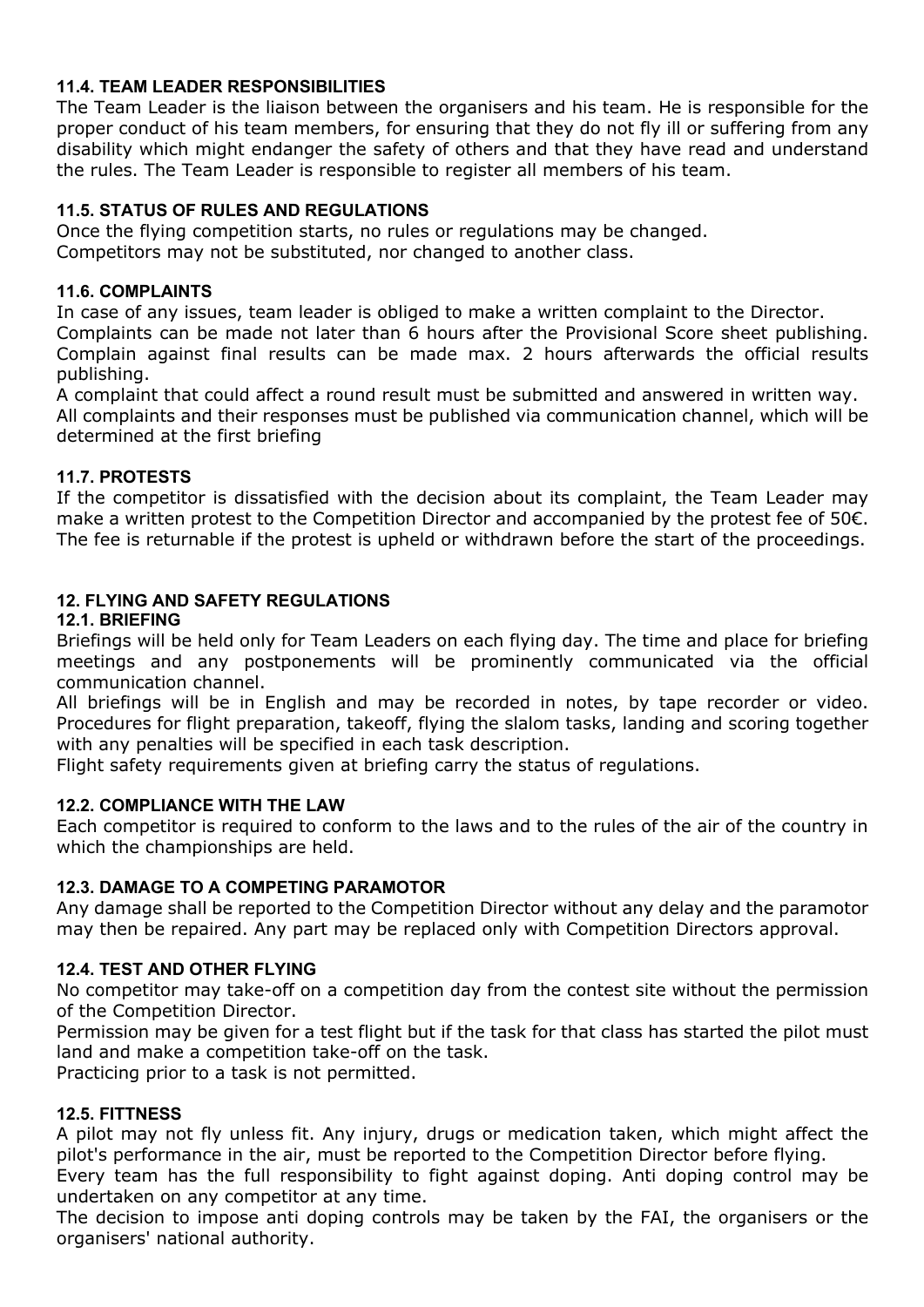All relevant information can be found on the FAI Web site: www.fai.org/medical

#### **12.6. AIRFIELD DISCIPLINE**

Marshalling signals, circuit and landing patterns will be given at briefing and must be complied with. Non compliance will be penalised.

#### **13. CHAMPIONSHIP ROUNDS**

#### **13.1. GENERAL**

For the task to be valid all competitiors must have chance to fly. In the given task, the competitior can have max. 3 start attempts. This rule could be specified at the briefing before task.

#### **13.2. ROUND PERIOD**

Times and order for take-off, as well as the closing time of the take-off window will be communicated via official communication channel. If the start is delayed, given times will be correspondingly delayed unless specifically briefed to the contrary.

#### **13.3. ROUND SUSPENSION OR CANCELLATION**

The Competition Director may suspend flying after take-offs have started, if the continuation is dangerous. If the period of suspension is sufficiently long to give an unfair advantage to any competitor, the round shall be cancelled.

#### **13.4. FLYING THE TASKS AND ROUNDS**

Slalom tasks may be flown according to a local pattern (circuit) described in the task catalogue and completed at the briefing.

The tasks order can differ and tasks can be repeated.

#### **13.5. OUT-LANDINGS**

In case a competitor lands for a technical problem, he/she can participate in the task if he takes off before the last pilot. If it's not the case, he/she will be penalized by the worst score (maximum score + 6 points as DNF Do Not Fly).

## **14. CONTROL OF ROUND FLIGHTS**

#### **14.1. TIMING**

Timing shall be made by electronic timing system. It is the responsibility of the pilot to ensure that a timing gate is crossed as briefed to activate the timing system, as no other form of evidence of a pilot's elapsed time can be accepted.

#### **14.2. CONTEST NUMBERS**

Each paramotor shall carry the pilot's number on the front and the back side of the cage. The exact position of the contest number will be described at the general briefing.

#### **14.3. EMERGENCY EQUIPMENT**

An emergency parachute is not to be considered as a part of the structural entity of a paramotor and may be carried.

Automatic life jacket is mandatory **for the total weight of the pilot and engine.**

#### **14.4. PROTECTIVE EQUIPMENT**

A protective helmet must be worn. Body protection is recommended. The cage must be covered with a safety net.

**15. PROGRAM OF SLALOM EVENTS 15.1. GENERAL**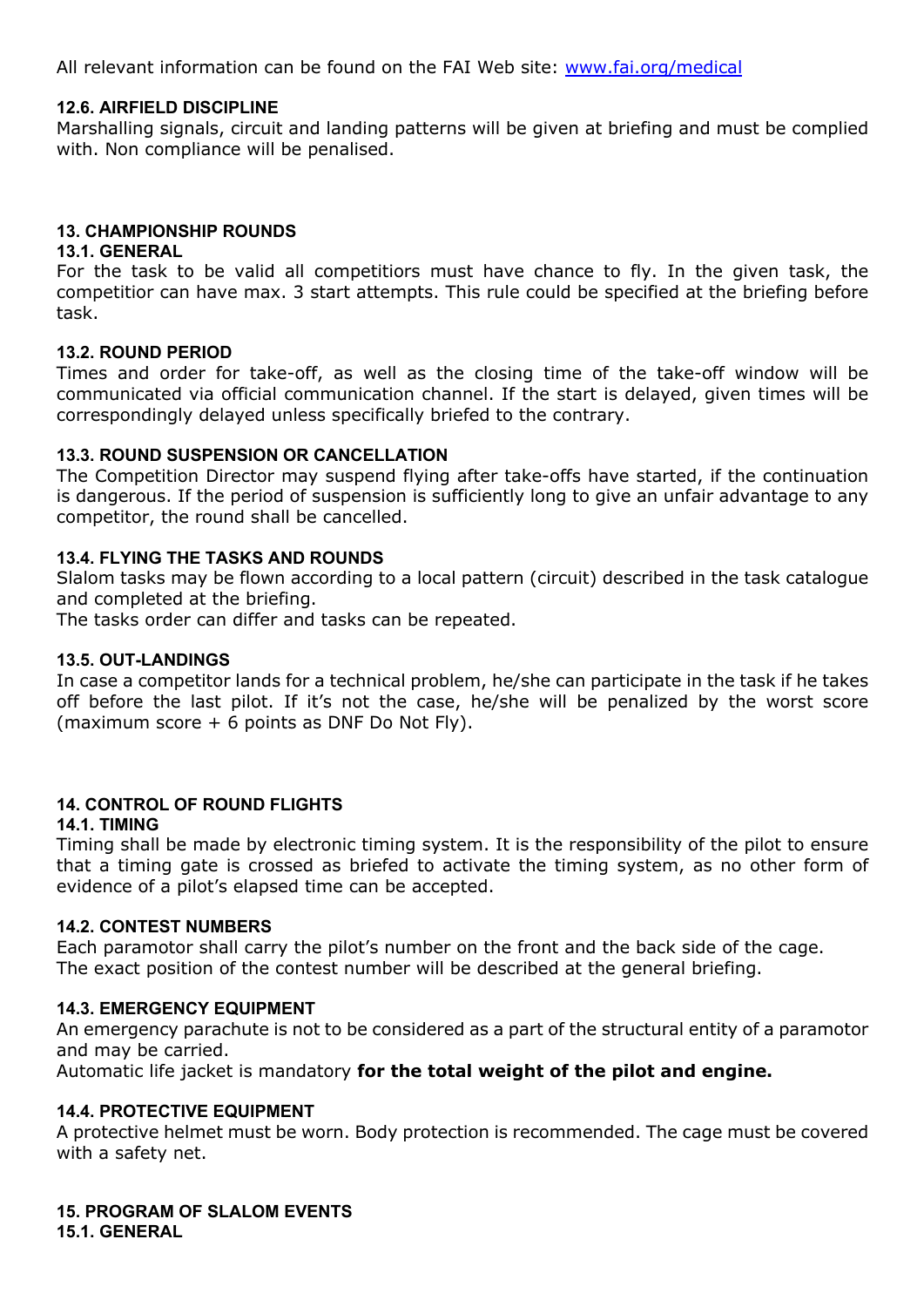The World Championship contains only slalom.

Tasks for individual rounds will be specified by the Competiton Director at the briefing. From each 7 tasks there will be one worst score cancelled.

# **15.2. SELECTION ROUNDS**

The World Championships will comprise of selection rounds, with up to 20 tasks.

Time must be reserved before the end of competition to allow for the completion of the final rounds. If the weather conditions do not permit to fly, the competition ranking will be the overall results computed from the sum of the task scores for each competitor, or team, the winner having the lowest total score in the class.

After the selection rounds, through each stage of the final rounds, scores are reset to zero.

## **15.3. NEW TASKS**

A "swoop" and "360 tip'n water" tasks can be added to the standard slalom circuit. Description, rules and specific penalties will be briefed.

The "360 tip'n water" tasks is reserved for the final rounds but a swoop could be added to any task in the selection rounds.

#### **15.4. FINAL ROUNDS**

Number of competing pilots for semi final according to the actual ranking: 1/32: with more than 65 pilots registered 1/16: between 33 and 64 pilots registered 1/8: between 17 to 32 pilots registered 1/4: between 8 to 16 pilots registered.

After the semi final, the final round will be flown:  $3<sup>rd</sup>$  place (pilots at the 4<sup>th</sup> and  $3<sup>rd</sup>$  position)  $1<sup>st</sup>$  and  $2<sup>nd</sup>$  place (pilots at the  $1<sup>st</sup>$  and  $2<sup>nd</sup>$  position)

In case of unfavourable weather conditions, the semi final contest flying may be cancelled and the final rounds will be flown.

## **15.5. SCORING**

A task (team or individual) will be scored by timing.

**Timing**: the performance will be timed precisely, the resulting time may, if relevant, have penalties added.

**Score:** the times will determine the ranking and be converted into points, when relevant, penalties will be added.

Score sheets shall state the date for the task and the date and the time when the score sheet was issued, the task number, classes involved, competitors' names, countries, competition numbers and scores.

Score sheets shall be marked Provisional, and Official, or if a protest is involved, Final. A Provisional score sheet shall only become Official after all complaints have been answered by the Competition Director. Scores shall not be altered when the Provisional sheet is made Official.

Scoring will be supervised by the chief scorer.

## **15.6. RANKING**

The overall ranking (individuals and or teams) will be calculated by adding the scores achieved in each event.

Winner of a task  $=1$  point

Second of a task =2 points etc….

The winner of the World Championships or the winning team will be the winner of the final rounds. In the event of unfavourable weather conditions preventing to fly all (or any) of the final rounds, the championships order issued after the last completed task or stage of the final rounds will determine the final ranking.